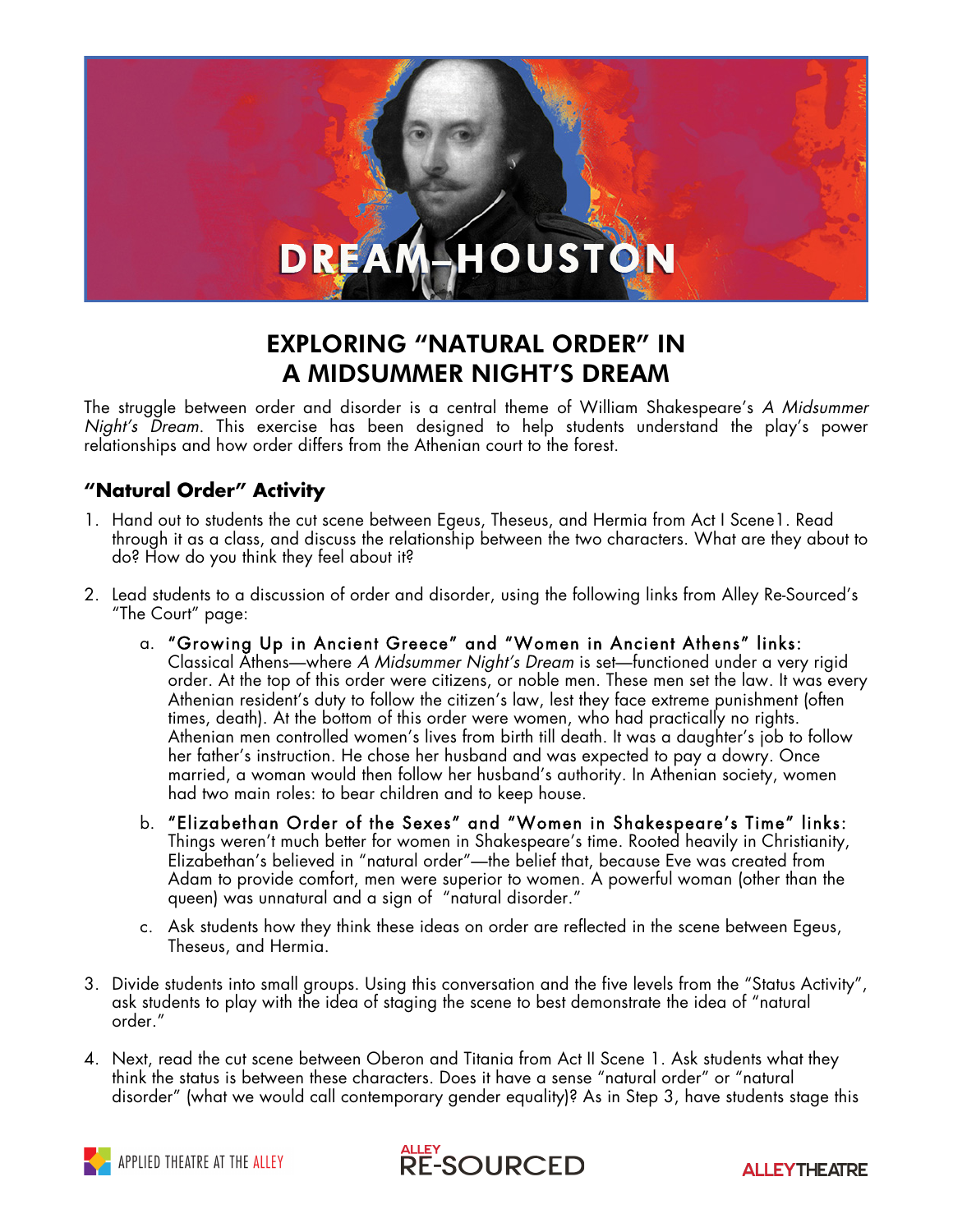scene, this time playing with the idea of "natural disorder."

5. Discuss what students learned from their work and what they think *A Midsummer Night's Dream* says about our contemporary idea of order. What are the similarities and differences between the play's power relationships and ours at home and school?